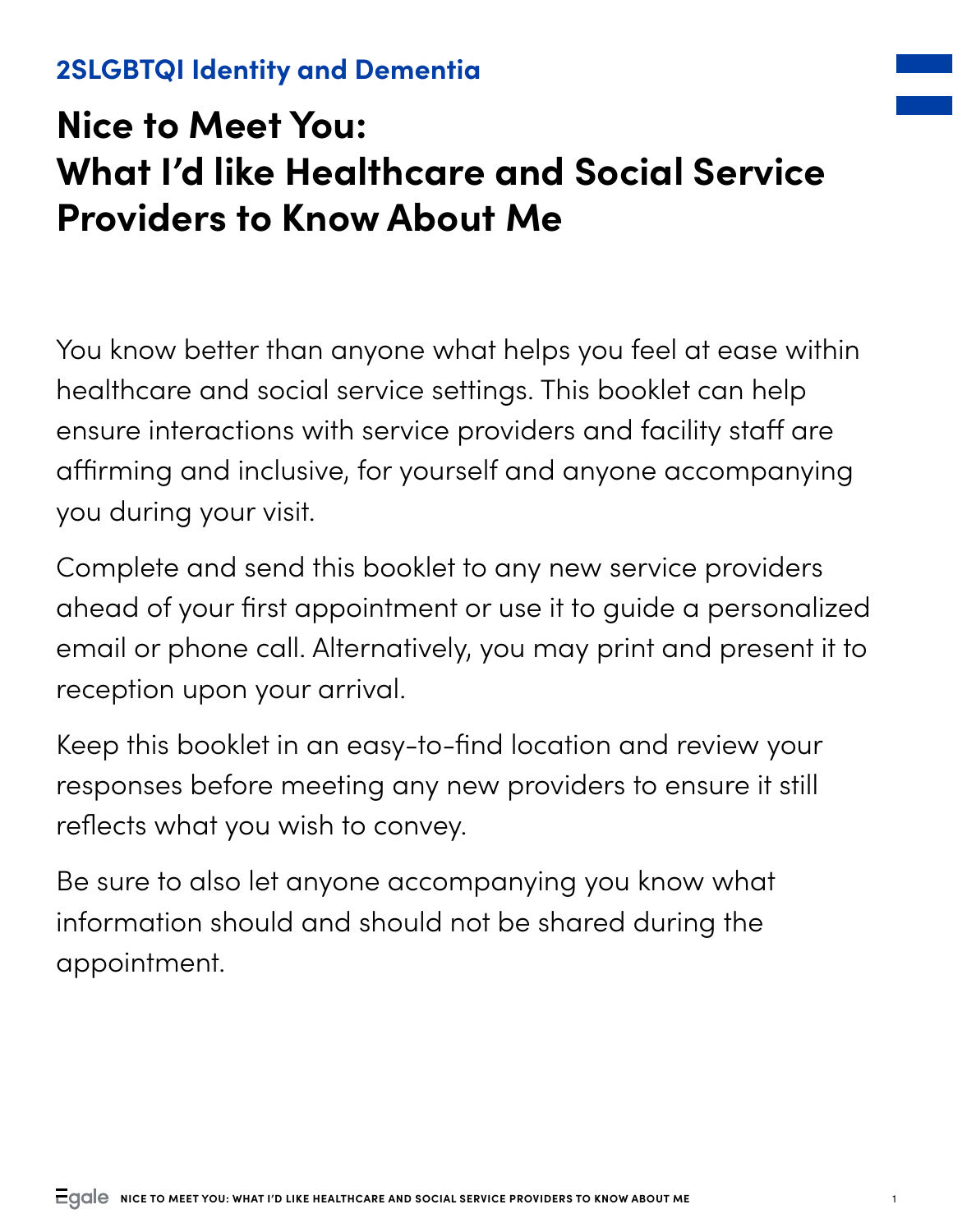#### About me

My legal name is:

The name I go by is:

My pronouns are:

I would describe the extent of my attention or memory loss symptoms as:

My accessibility needs for this appointment are: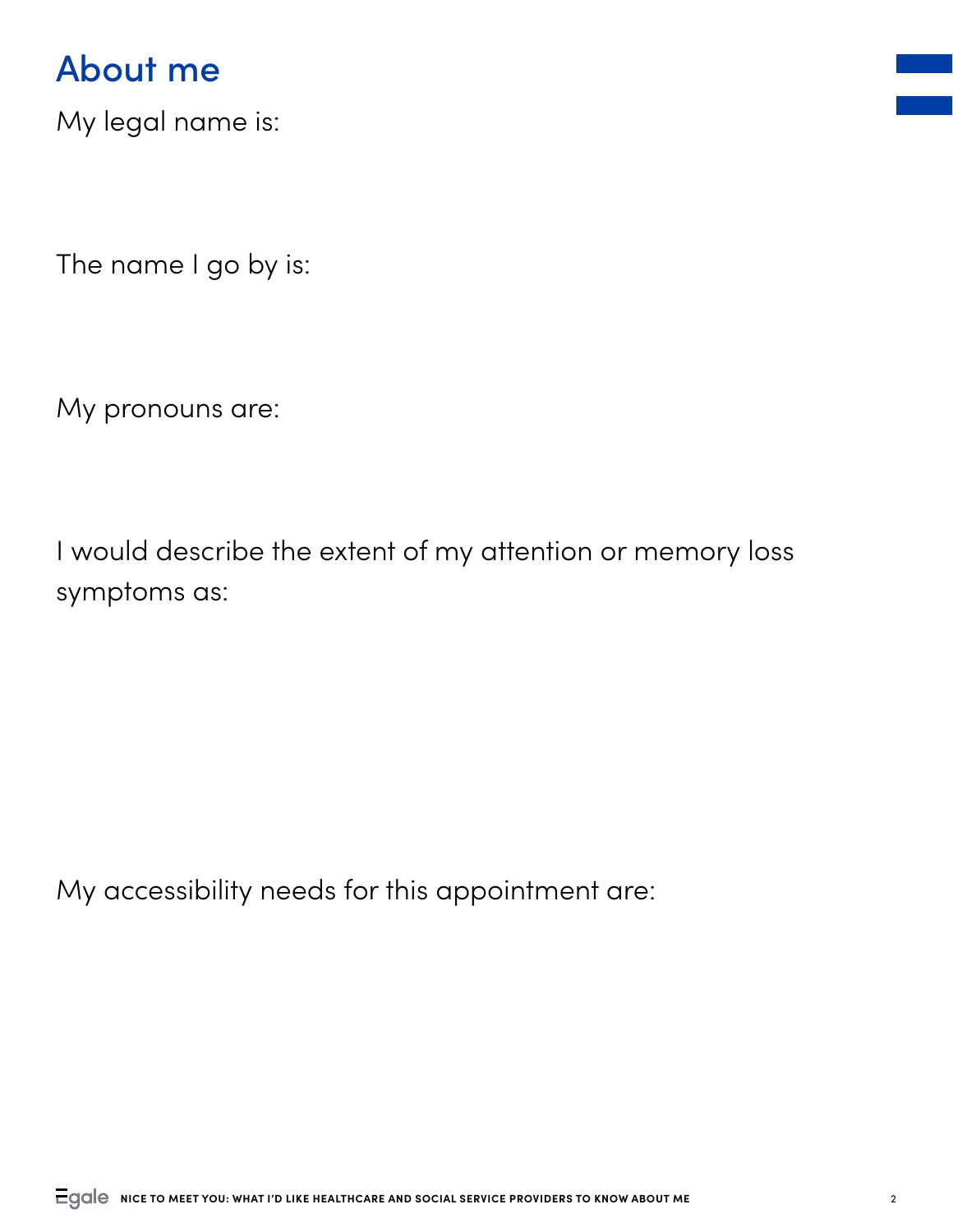## Who will be attending the appointment with me

No one, I will be coming alone.

|                       | Person 1 | Person 2 | Person 3 |
|-----------------------|----------|----------|----------|
| <b>Name</b>           |          |          |          |
| Pronouns              |          |          |          |
| Relationship<br>to me |          |          |          |

If there is an issue or need for more information ahead of my appointment, please contact:

at

### My primary contact person

Same as person \_\_ above.

| <b>Name</b> | Contact Info | Relationship |
|-------------|--------------|--------------|
|             |              |              |
|             |              |              |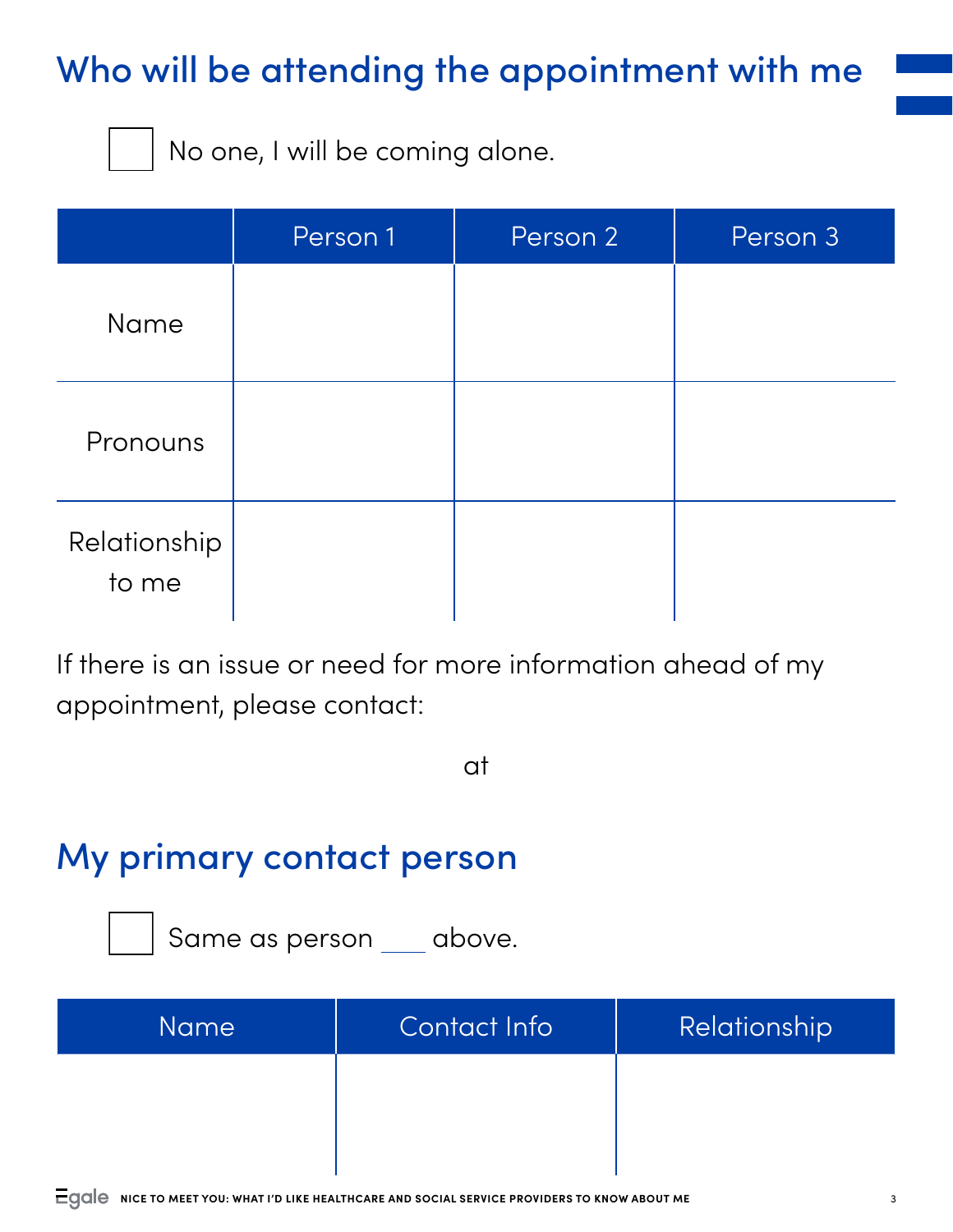## Preparing for my visit

Things that will help me feel more at ease and affirmed during my appointment include (For example, names or terms that should be used or avoided, etc.):

Other identity-related details I would like my service provider or facility staff to be aware of include (For example, gender information, relationships, sexual history, etc.):

Specific concerns I would like to raise at the first appointment include:

My current network of care includes (For example, people providing support or assistance, the types of supports they provide, their availability to provide support, etc.):